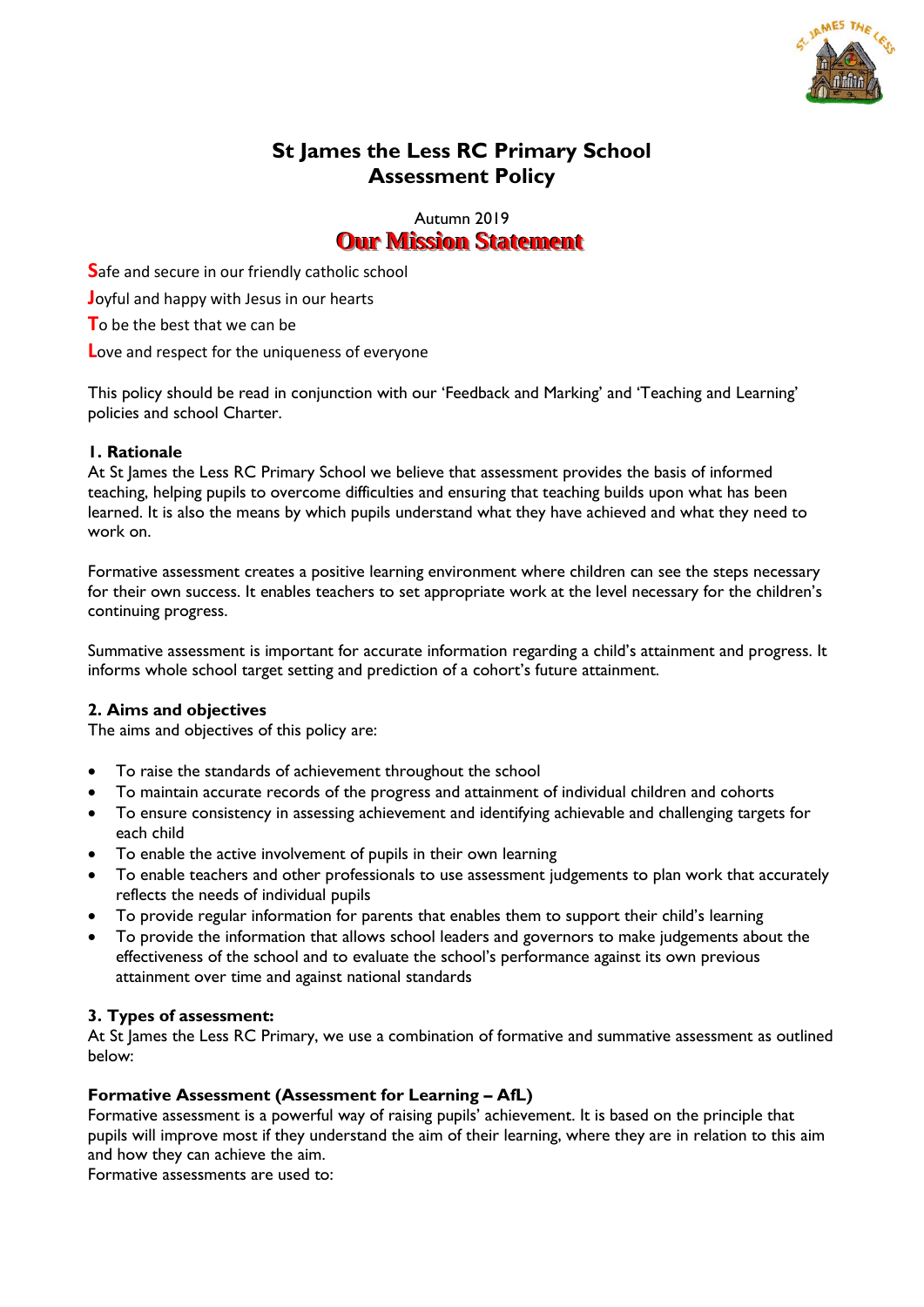

- identify children's strengths and gaps in their skills/knowledge
- identify next steps for learning
- inform future planning
- enable appropriate strategies to be employed
- facilitate the setting of appropriate targets for the class, group, and individual
- track the child's rate of progress
- facilitate an evaluation of the effectiveness of teaching and learning
- inform future teaching and learning strategies
- identify individuals and groups for specific intervention support.

#### **Summative Assessment - Assessment of Learning**

Summative assessment (Assessment of Learning) is important for informing both parents and teachers of a child's attainment and progress. This will also inform whole school target setting and prediction of a cohort's future attainment

Summative assessments:

- identify attainment through one-off standardised tests at any given point in time
- record performance in a specific area on a specific date
- provide age standardised information
- provide end of key stage test data against which the school will be judged
- ensure statutory assessments at the end of EYFS, KS1, Year 1 and KS2 are met
- provide information about cohort areas of strength and weakness to build from in the future

## **4. Planning for assessment**

- The National Curriculum (2014) Programmes of Study and Early Learning Goals are used to guide our teaching. These documents provide us with the framework to ensure breadth and balance in our curriculum.
- Lessons are planned with clear learning objectives, based upon the teacher's detailed knowledge of each child. We strive to ensure all tasks set are appropriate to each child's level of ability. The format of our lesson plans ensures that our lessons are planned in detail, taking into account the needs of all pupils.
- Teachers use focused marking to assess children's progress in relation to the planned learning objectives and set next steps to show where the child is in relation to this aim and how they can achieve the aim. Teachers use this information when planning for subsequent lessons.
- Assessment Schedule (see Appendix 1)

#### **Assessment and Reporting in the Foundation Stage**

**Long Observations:** three to four children are identified each week and a long observation will carried out on these children. This involves following the child for approximately ten minutes and documenting what they do. This is then analysed against the 'Development Matters' objectives in the Foundation Stage Curriculum Guidance and next steps are identified and planned for, for the following week.

**Short observations:** these are spontaneous 'capture the moment' short observations. Teachers and support staff document what the child has done e.g. Amy made a model of a camera, she used a small box and stuck a silver rectangle on the front, she put a circle on the top and said 'this is the button you press to take the picture'. These are recorded using 2Simple software and evidenced electronically and in pupil journals. Filing of other evidence is carried out at regular intervals.

Both the long and short observations are used to provide evidence to assess and fill out the Foundation Stage Profile.

**Learning Journals:** Evidence is collected and added to learning journals throughout the year with exemplar pieces of work mainly done independently by the children. They provide key evidence in support of the profile points, which provides a record of attainment for each child.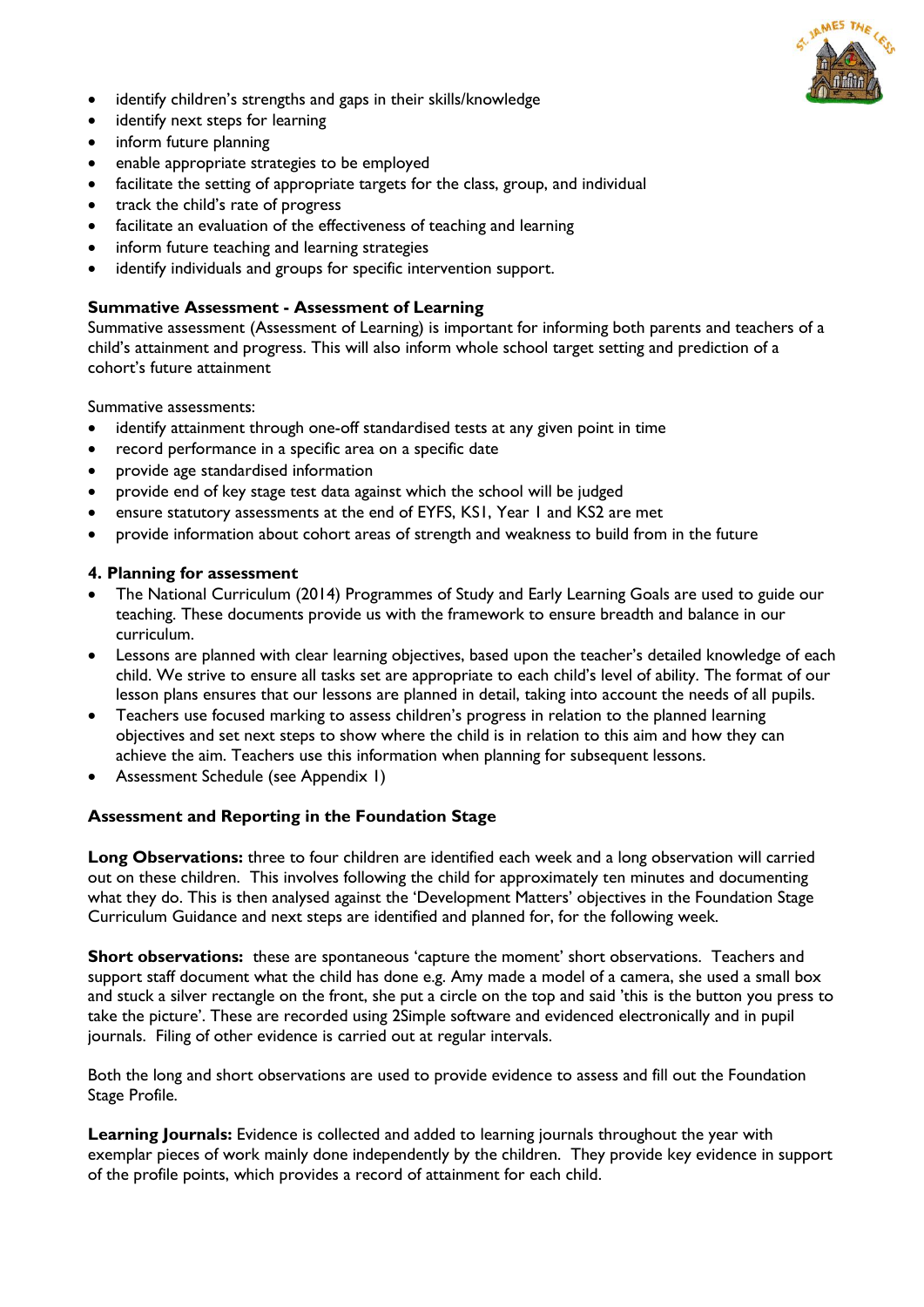

**Focus Activity:** during focus activities teaching staff write comments on the child's work, often identift the level of support needed or if the work was done independently. Next steps are also identified. Children are encouraged to comment on their work and next steps are also discussed with the children in child friendly terms.

## **Assessment and Recording in Key Stage 1 and 2**

- Teachers use assessment for learning (AfL) to provide on-going assessment, through the use of focused marking and/or observations of children's work against learning objectives and success criteria. This information is then used to assess progress towards meeting learning targets and to identify and set next step targets for each child.
- St James the Less currently use county produced assessment materials for reading and writing and core subject areas.
- Year group targets set expected National Curriculum levels by the headteacher for individual children to reach at the end of each academic year.
- Annotated plans and planning notes made by class teachers and other adults involved with each child record other important information about the progress of children in the class.
- A variety of tests including Testbase, NFER and optional tests may be used from time to time as part of the assessment process to identify progress and gaps in learning.
- The SEN Register and Intervention Trackers ensure that children with identified special educational needs and those children not making expected progress are supported appropriately and their needs assessed regularly.
- Termly Pupil Progress Reviews with the headteacher or deputy headteacher are used to identify and analyse progress and set targets, in reading, writing and maths for classes and cohorts.
- Pupil Progress Profiles and KLIPS tracking grids for reading, writing and maths are kept by each class teacher in the class assessment folder, which is passed on to the receiving teacher at the end of each academic year.

### **5. Assessment Methods/Materials:**

Teachers use a range of assessment tools and materials (including analysis of children's work in books, guided reading records and results of class tests/published tests) alongside on-going focused marking and notes of pupil observations to inform their assessment of progress for individual pupils and groups.

Results of published tests (including optional tests for Years 3-5) are used to inform teacher assessments against assessment focuses using the tracking grids for reading, writing and maths. These results must **not** be used to assign levels.

**Assessing Reading** – this assessment must be ongoing, daily and weekly and evidence (teachers or teaching assistant's notes) of how a child can decode, interpret texts, and authors use of language and techniques must be collected weekly. Again this ongoing assessment will help to focus future guided reading sessions and also may influence planning of English lessons so that progress of children will be made. In Y2 and Y6 past reading papers could be used alongside this day to day data to determine age related expectations at the end of the term.

#### **6. Moderation**

Regular moderation of assessment takes place each term to ensure consistency. Teachers meet as a staff, led by the relevant subject leader, to analyse children's work against National Curriculum level descriptors or Early Years Foundation Stage Profile (EYFSP). During the summer term, teachers in Reception, Year 2 and Year 6 are involved in formal teacher assessments, as part of end of Key Stage assessments and are often subject to local authority moderation.

#### **7. Review:**

This policy is subject to annual review, as part of the school self-evaluation process. Its success in relation to the school's attainment targets for assessment will be evaluated as part of the annual assessment audit. The policy will be revised in line with the new action plan targets set.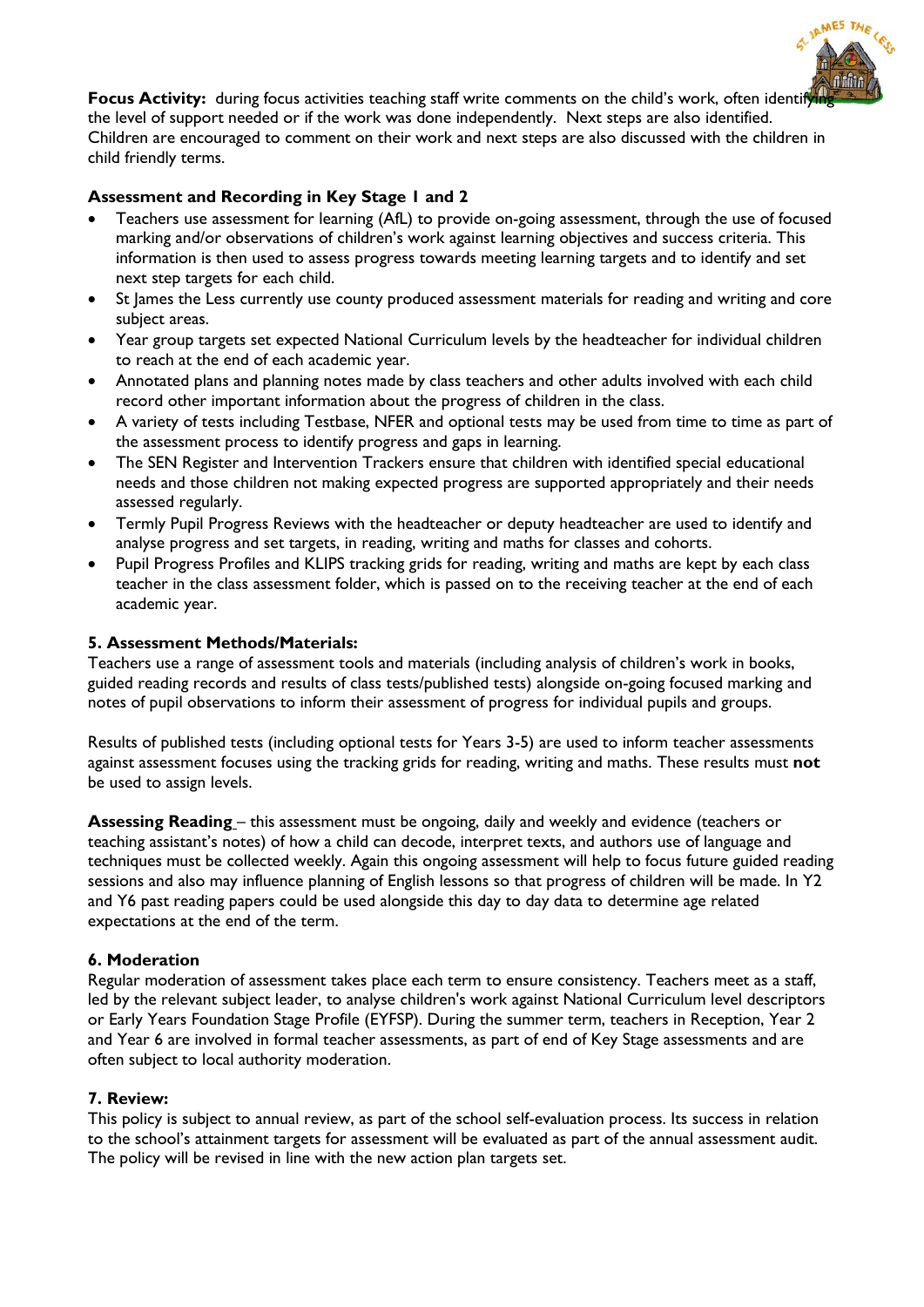

In order to carry out this evaluation, the headteacher will keep evidence of the changes and improvement brought about by the implementation of the Assessment Policy. Lesson observation reports, scrutiny of work and marking, monitoring of planning and assessment analysis is kept centrally in headteacher's office in monitoring files.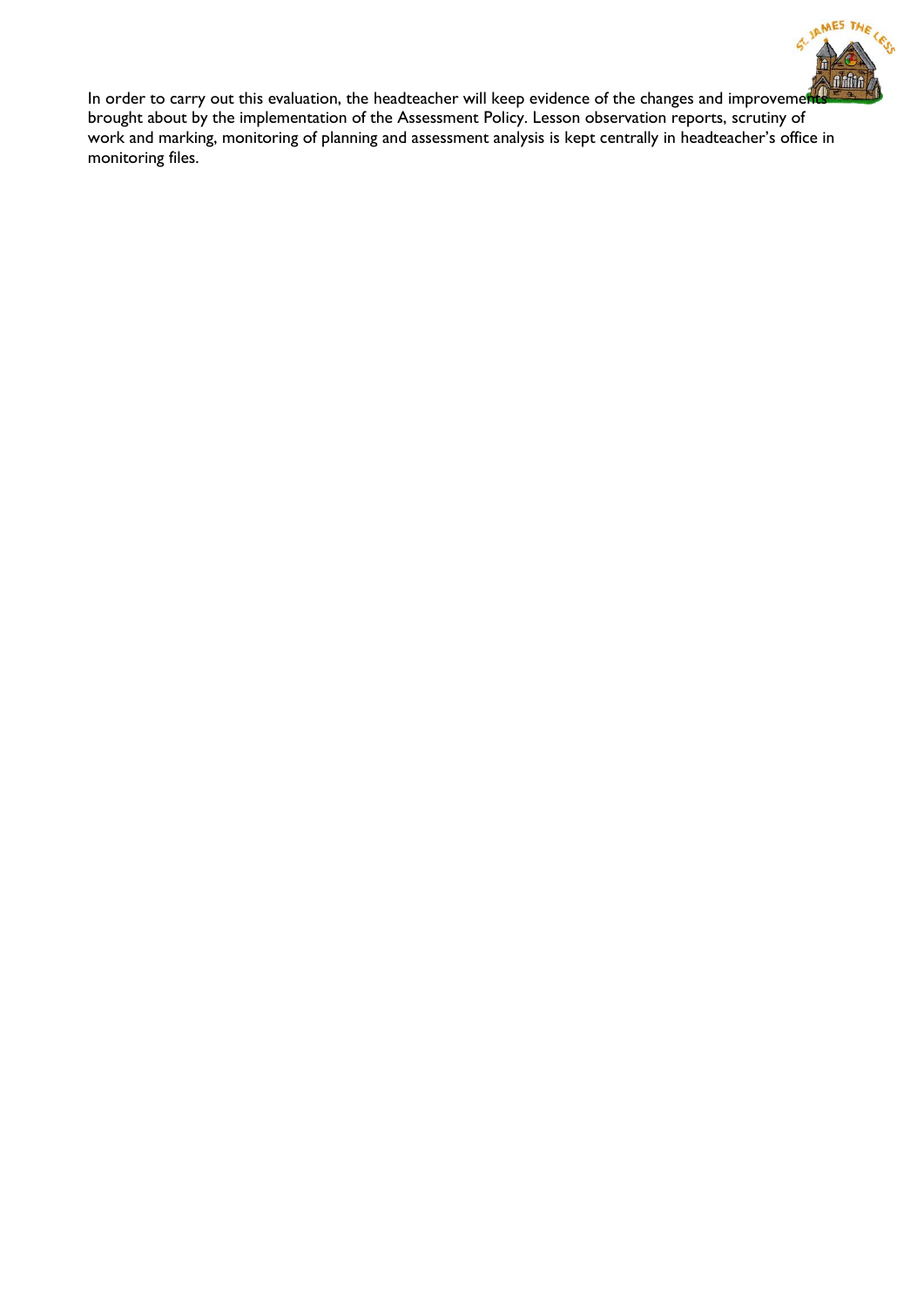

## **Appendix 1 : School Assessment Schedule – 2019 - 20**

|                     | On entry data for Foundation Stage Profile Reception - development matters and PIPs or equivalent<br>$\bullet$             |
|---------------------|----------------------------------------------------------------------------------------------------------------------------|
|                     | approved baseline                                                                                                          |
|                     | Senior Leaders analyse SATs results<br>$\bullet$                                                                           |
|                     | Class data updated from summer and end of year targets set<br>$\bullet$                                                    |
| Autumn              | Class assessment folder updated (on-going)<br>$\bullet$                                                                    |
|                     | NFER Optional Tests Y3 - Y5<br>$\bullet$                                                                                   |
|                     | Data review meeting with LA<br>٠                                                                                           |
|                     | Parents' Evening replaced with meet the teacher in which parents can see work as well<br>٠                                 |
|                     | Pupil Progress Reviews with headteacher<br>$\bullet$                                                                       |
|                     | SEN intervention trackers reviewed by SENCO<br>$\bullet$                                                                   |
|                     | Individual and class intervention trackers produced<br>$\bullet$                                                           |
| Autumn 2            | <b>SEN Reviews</b><br>$\bullet$                                                                                            |
|                     | Moderation of writing and maths led by subject leaders<br>٠                                                                |
|                     | Class assessment folder updated (on-going)<br>٠                                                                            |
|                     | Optional Tests Y3 - Y5<br>$\bullet$<br>YI - Y6 Times Tables Summary                                                        |
|                     | ٠<br>DATA DEADLINE - week before final week in school<br>$\bullet$                                                         |
|                     |                                                                                                                            |
|                     | Class profiles updated<br>$\bullet$                                                                                        |
|                     | Class assessment folder updated (on-going)<br>$\bullet$                                                                    |
| Spring              | KSI and KS2 SATs targets reviewed.<br>$\bullet$                                                                            |
|                     |                                                                                                                            |
|                     | Class profiles updated<br>$\bullet$                                                                                        |
|                     | <b>Pupil Progress Reviews</b><br>$\bullet$                                                                                 |
|                     | SEN intervention trackers reviewed by SENCO<br>$\bullet$                                                                   |
|                     | Individual and class intervention trackers produced<br>٠                                                                   |
| Spring 2            | Moderation of writing and maths led by subject leaders<br>$\bullet$                                                        |
|                     | <b>SEN Reviews</b><br>$\bullet$                                                                                            |
|                     | Class assessment folder updated (on-going)<br>$\bullet$                                                                    |
|                     | DATA DEADLINE - week before final week in school<br>٠                                                                      |
|                     | YI - Y6 Times Tables Summary<br>٠                                                                                          |
|                     | Parents' Evening - look at work samples<br>٠                                                                               |
|                     | Year 6 SATs and continual gathering of teacher assessment of writing<br>$\bullet$                                          |
| mmer                | Year 2 SATs (on-going throughout the half term)<br>$\bullet$                                                               |
|                     | Local Authority SATs moderation meetings for Reception, Year 2 and Year 6 if necessary                                     |
| ທ່                  | Class assessment folder updated (on-going)                                                                                 |
|                     | Optional Tests Y3 - Y5                                                                                                     |
|                     | Year I Reading Test                                                                                                        |
|                     | Class profiles updated                                                                                                     |
|                     | <b>Pupil Progress Reviews</b>                                                                                              |
|                     | SEN intervention trackers reviewed by SENCO                                                                                |
|                     | Individual and class intervention trackers produced<br>$\bullet$                                                           |
|                     | Report EYFSP to Local Authority                                                                                            |
| Summer <sub>2</sub> | Report Year I Reading Assessment results to Local Authority<br>$\bullet$<br>Report Years 2 SATs results to Local Authority |
|                     |                                                                                                                            |
|                     | Report all results of statutory assessments to parents<br>Annual reports sent to parents                                   |
|                     | End of year Parent Transition Meetings for SEN                                                                             |
|                     | Class assessment folder updated in preparation for class handover meeting (on-going)                                       |
|                     | Class handover meetings (current teacher meets receiving teacher to share information)                                     |
|                     | DATA DEADLINE - week before final week in school<br>$\bullet$                                                              |
|                     | YI - Y6 Times Tables Summary                                                                                               |
|                     | YR / Y1 / Y2 / Y6 all have specific reporting dates that are advertised on school portal in this term                      |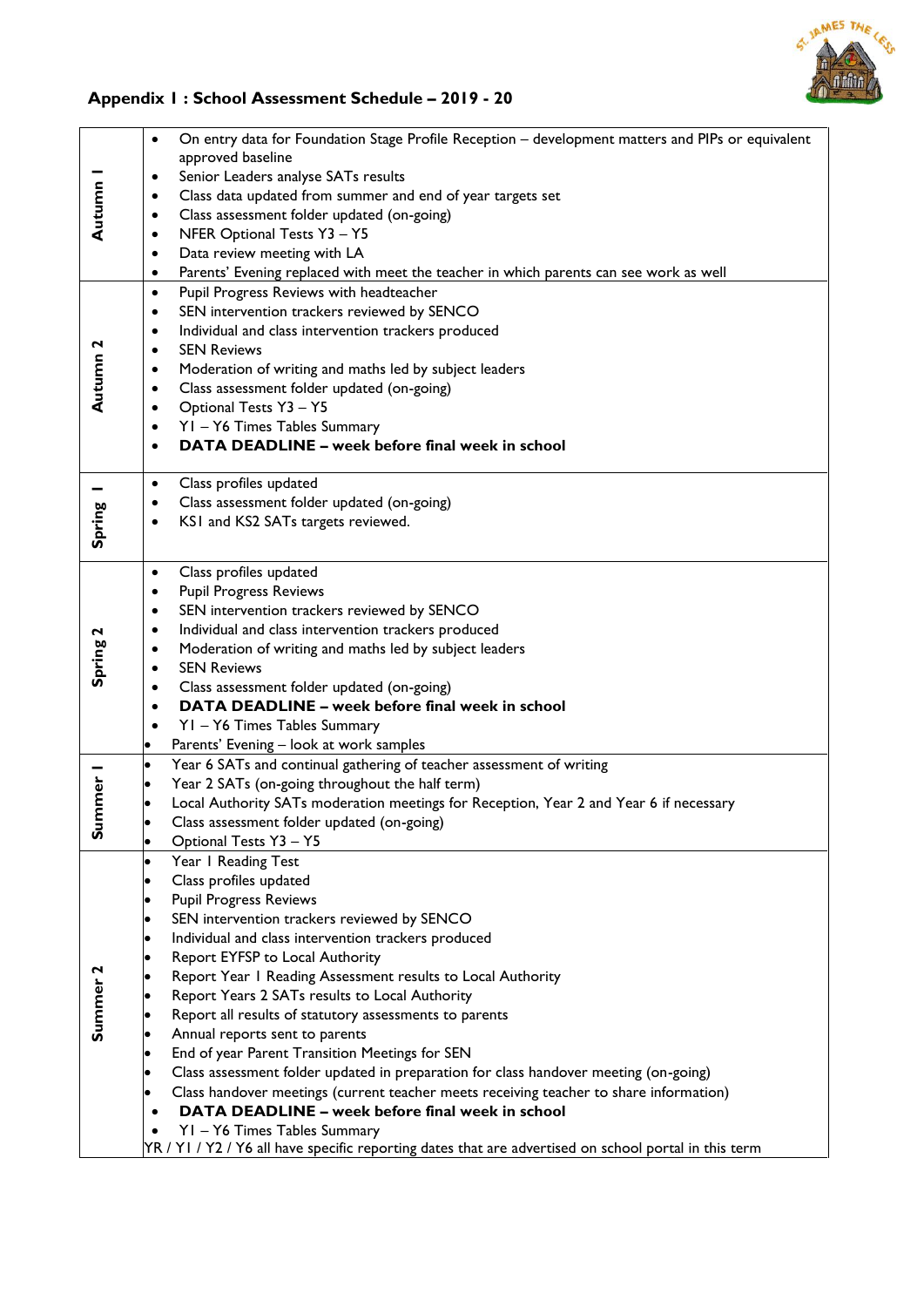



## **Portfolios**

Curriculum changes require careful implementation and tracking. The creation of portfolios should answer the following questions

- Is the subject coverage in line with the new national curriculum?
- Is there evidence of skills coverage in the samples of work?
- Does the work match to the child's age related expectation?
- Is there progression from one year to the next?
- Is there progression in the child's learning?

The Curriculum Leader is responsible for ensuring subject leaders are gathering appropriate evidence to answer the questions above.